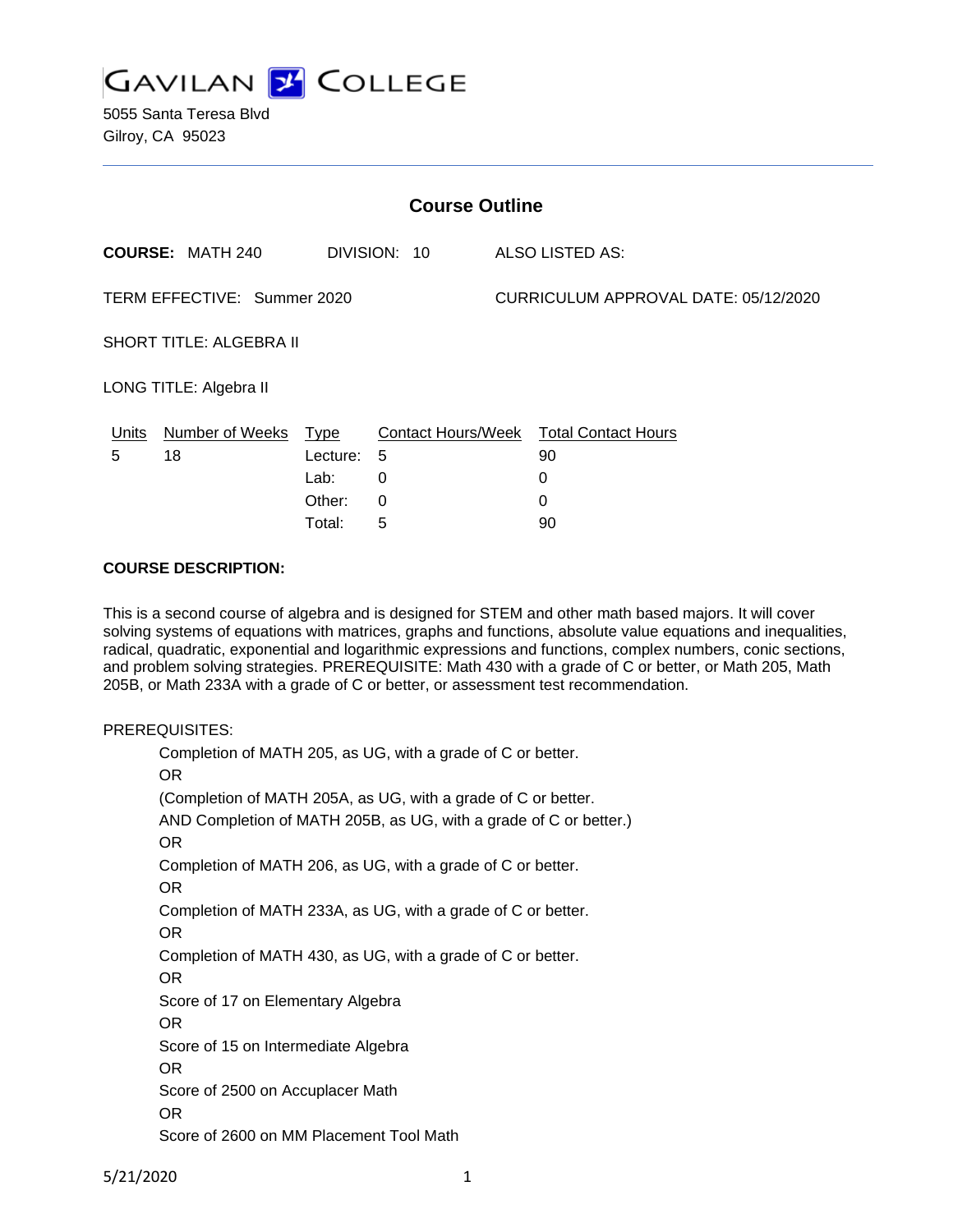### COREQUISITES:

CREDIT STATUS: D - Credit - Degree Applicable

GRADING MODES

L - Standard Letter Grade

REPEATABILITY: N - Course may not be repeated

SCHEDULE TYPES:

02 - Lecture and/or discussion

05 - Hybrid

72 - Dist. Ed Internet Delayed

### **STUDENT LEARNING OUTCOMES:**

1. Solve absolute value equations and inequalities.

Measure of assessment: Homework, quizzes, exams.

2. Analyze and solve radical, quadratic, exponential, and logarithmic equations, as well as systems of linear equations using matrices. Set up equations in all of the above to solve application problems, including investment, solution mixture, distance, population growth, and carbon dating.

Measure of assessment: Quizzes, exams, projects and/or homework

Year assessed, or planned year of assessment: 2017

Semester: Spring

3. Given a graph, equation or list, identify domain, range, points on the graph and whether a graph depicts a function.

Measure of assessment: Quizzes, exams, projects and/or homework

4. Graph quadratic, logarithmic, and exponential functions and be able to utilize the graphs in problem solving

Measure of assessment: Quizzes, exams, projects and/or homework

5. Simplify and perform operations with radicals expressions. Use properties of exponents and logarithms to simplify exponential and logarithmic expressions.

Measure of assessment: Quizzes, exams, projects and/or homework

Year assessed, or planned year of assessment: 2017 Semester: Spring

6. Demonstrate proficiency with a scientific calculator

Measure of assessment: Quizzes, group work

7. Identify, analyze and graph conic sections. Measure of assessment: Quizzes, exams, projects and/or homework

8. Analyze and translate verbal Expressions into Algebraic. Use symbolic language to name algebraic structures.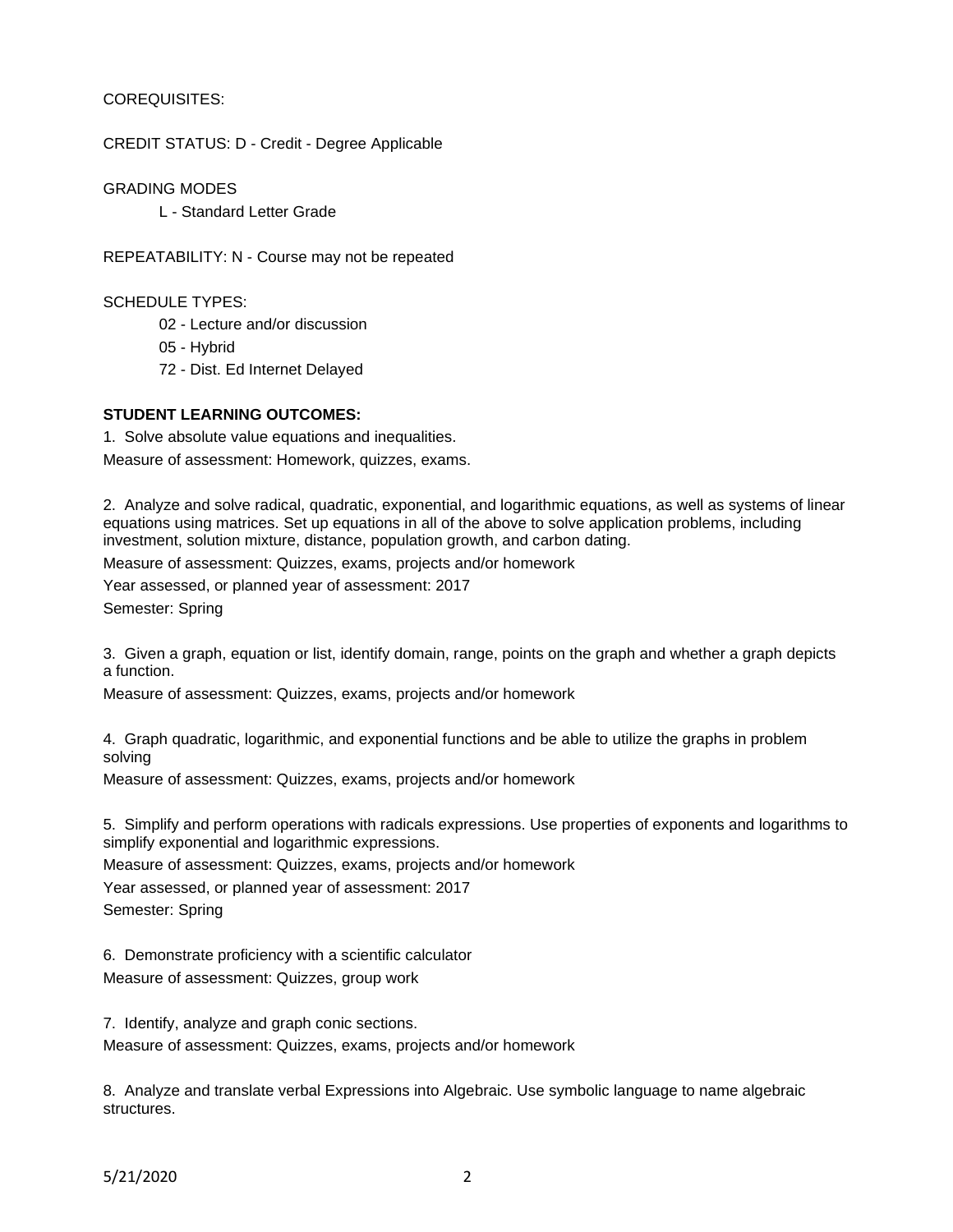### **CONTENT, STUDENT PERFORMANCE OBJECTIVES, OUT-OF-CLASS ASSIGNMENTS**

Curriculum Approval Date: 05/12/2020

5 Hours

Content: Review of factoring and solving linear, quadratic and rational equations.

Student Performance Objectives (SPO): Students will be able to identify the type of factoring required and factor polynomials. Students will identify and solve linear, quadratic and rational equations.

Out-of-Class Assignments: Homework assignment

# 5 Hours

Content: Solving systems of equations in two and three variables using Gaussian Elimination.

Student Performance Objectives (SPO): Students will be able to express a system of equations in augmented matrix form, perform row operation to convert the system to an upper-triangular system and use back substitution to solve.

Out-of-Class Assignments: Homework assignment

3 Hours

Content: Absolute Value Equations and Inequalities

Student Performance Objectives (SPO): Students will be able to solve absolute value problems. Students will be able to solve absolute value problems and

express the solution algebraically, graphically on the number line, in interval notation and in set builder notation. Students will be able to set up and solve absolute value equations/inequalities

to solve an application problem.

Out-of-Class Assignments: Homework assignment, project

10 Hours

Content: Introductions to functions, domain, range. Algebra of functions. Inverse functions

Student Performance Objectives (SPO): Given an equation, list or graph, students will be able to determine whether it is a function or relation, find the domain, range and points on the graph. Students will

be able to find the sum, difference, product, quotient and composite of two functions. Given a function or the graph of the function, students will be able to determine whether the inverse function

exists and if so, to graph the inverse function.

Out-of-Class Assignments: Homework Assignment.

15 Hours

Content: Radical expressions and functions and rational exponents, complex numbers.

Student Performance Objectives (SPO): Students will be able to simplify, multiply, divide, add and subtract rational expressions and complex numbers. Students will be able to solve radical equations.

Students will express radical expressions in rational exponential form and be able to simplify, multiply and divide by applying properties of exponents.

Out-of-Class Assignments: Homework Assignment.

15 Hours

Content: Quadratic equations, functions and inequalities

Student Performance Objectives (SPO): Students will be able to solve a quadratic equation using the square root property, completing the square, the quadratic formula and factoring, graph and analyze quadratic functions, set up and solve applications involving quadratic functions, and solve equations in quadratic form. Students will be able to solve polynomial and rational inequalities, graph the solution on the number line and give the solution in interval notation.

Out-of-Class Assignments: Homework Assignment/project.

15 Hours

Content: Exponential and logarithmic functions

Student Performance Objectives (SPO): Students will be able to graph and analyze exponential and logarithmic functions. use properties of logarithms to simplify and evaluate logarithmic expressions, solve logarithmic and exponential equations, and set up and solve applications thereof, including investment, population, carbon dating.

Out-of-Class Assignments: Homework Assignment/ project.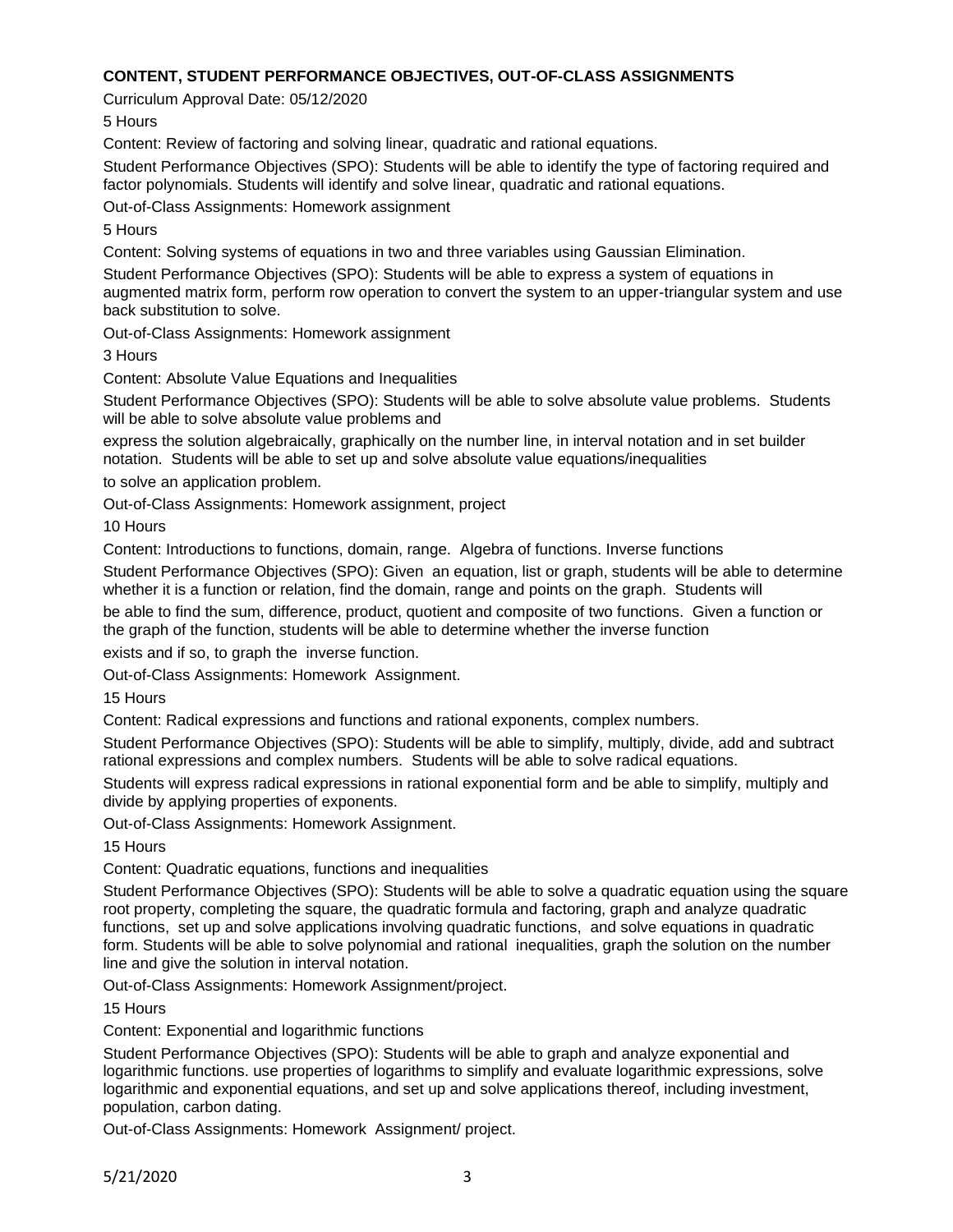15 Hours

Content: Conic Sections

Student Performance Objectives (SPO): Students will be able to identify by equation or graph a circle, ellipse, and hyperbola or parabola. Students will be able to graph all conic sections. Students will be able to solve non-linear systems of equations.

Out-of-Class Assignments: Homework Assignment.

5 Hours

Content: Review for the Final Exam.

Student Performance Objectives (SPO): Students will be able to review and re-learn the basic concepts.

Out-of-Class Assignments: Practice Final, Chapter Reviews

2 Hours

Final

# **METHODS OF INSTRUCTION:**

Lecture, discussion, group work.

## **OUT OF CLASS ASSIGNMENTS:**

Required Outside Hours: 160

Assignment Description: 1. Regularly assigned homework that requires students to analyze and study pertinent text material, solved examples and lecture notes.

2. Regularly assigned homework that requires students to apply the principles and skills covered in class by solving related problems.

### **METHODS OF EVALUATION:**

Problem-solving assignments Percent of total grade: 20.00 % Homework, quizzes, projects. Objective examinations Percent of total grade: 80.00 %

### **REPRESENTATIVE TEXTBOOKS:**

Required Representative Textbooks Angel, Runde. Intermediate Algebra for College Students. Pearson,2014. ISBN: ISBN-10: 0321927354 Reading Level of Text, Grade: 12 Verified by: Jennifer Nari